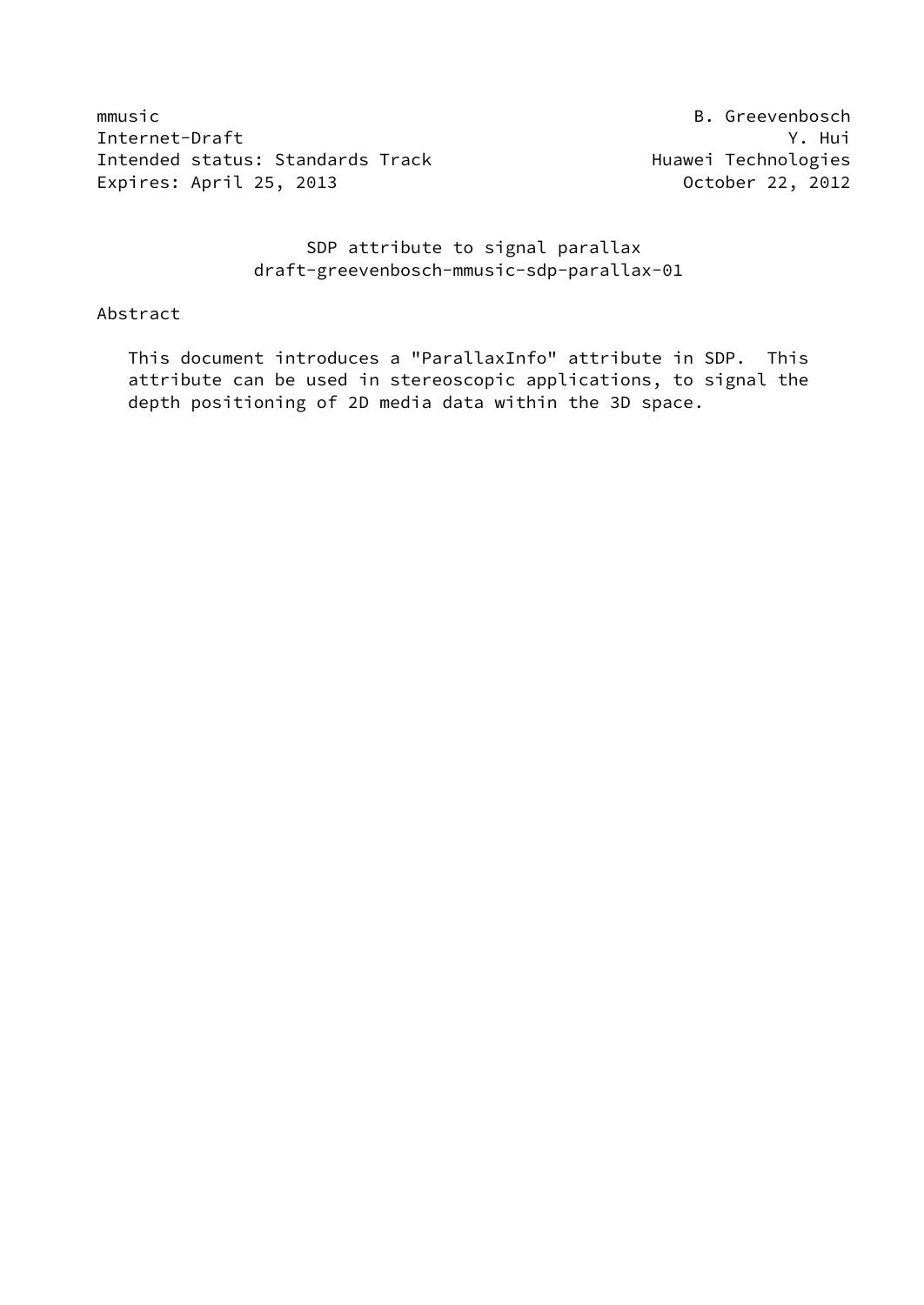#### Note

 Discussion and suggestions for improvement are requested, and should be sent to mmusic@ietf.org.

Status of this Memo

 This Internet-Draft is submitted in full conformance with the provisions of [BCP 78](https://datatracker.ietf.org/doc/pdf/bcp78) and [BCP 79](https://datatracker.ietf.org/doc/pdf/bcp79).

 Internet-Drafts are working documents of the Internet Engineering Task Force (IETF). Note that other groups may also distribute working documents as Internet-Drafts. The list of current Internet- Drafts is at<http://datatracker.ietf.org/drafts/current/>.

 Internet-Drafts are draft documents valid for a maximum of six months and may be updated, replaced, or obsoleted by other documents at any time. It is inappropriate to use Internet-Drafts as reference material or to cite them other than as "work in progress."

This Internet-Draft will expire on April 25, 2013.

Copyright Notice

 Copyright (c) 2012 IETF Trust and the persons identified as the document authors. All rights reserved.

This document is subject to **[BCP 78](https://datatracker.ietf.org/doc/pdf/bcp78)** and the IETF Trust's Legal Provisions Relating to IETF Documents [\(http://trustee.ietf.org/license-info](http://trustee.ietf.org/license-info)) in effect on the date of publication of this document. Please review these documents carefully, as they describe your rights and restrictions with respect to this document. Code Components extracted from this document must include Simplified BSD License text as described in Section 4.e of the Trust Legal Provisions and are provided without warranty as described in the Simplified BSD License.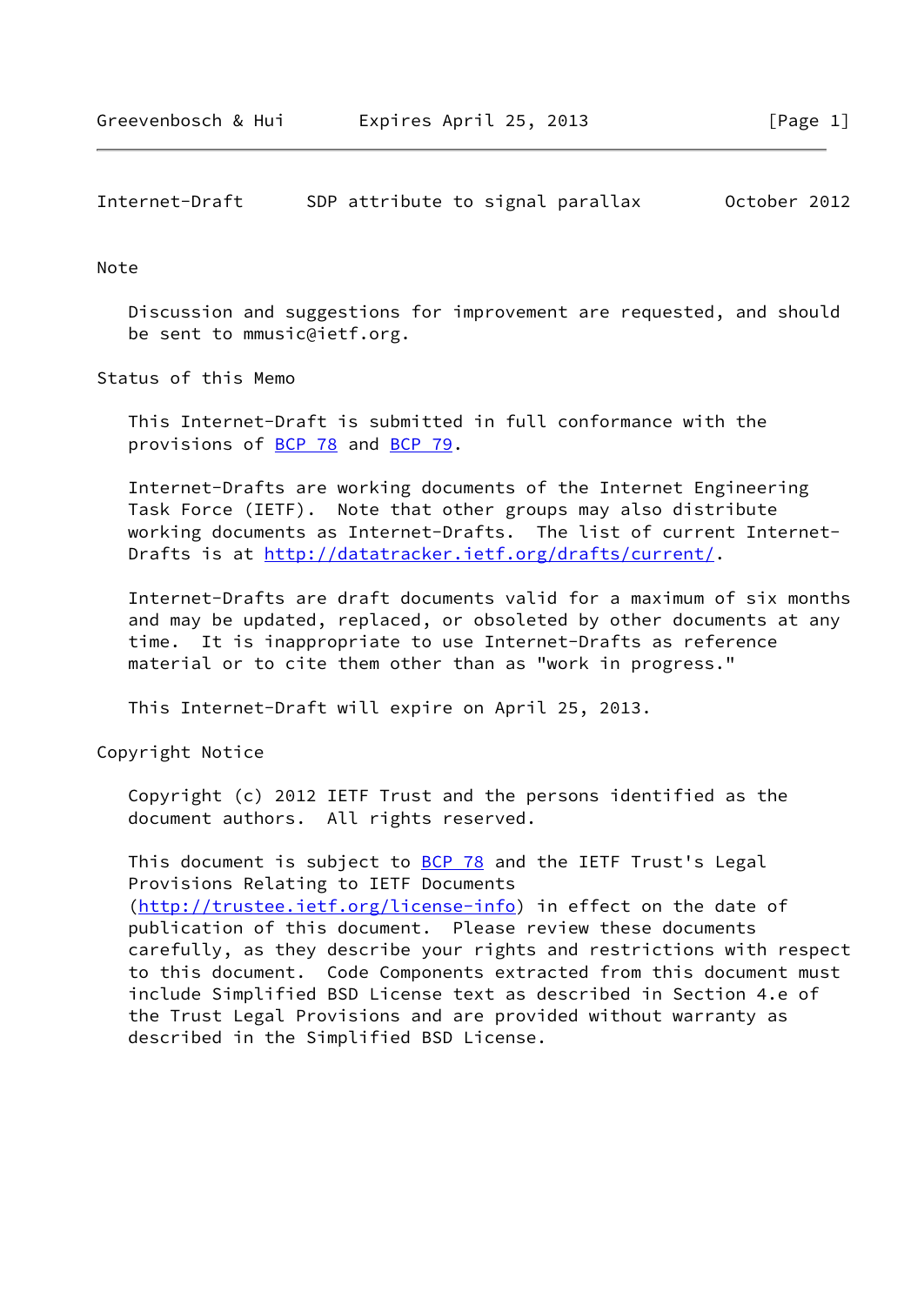|  | Greevenbosch & Hui |  | Expires April 25, 2013 |  |  |  |
|--|--------------------|--|------------------------|--|--|--|
|--|--------------------|--|------------------------|--|--|--|

## Table of Contents

|  | 4. The ParallaxInfo attribute 7 |  |  |  |  |  |  |  |  |  |  |
|--|---------------------------------|--|--|--|--|--|--|--|--|--|--|
|  |                                 |  |  |  |  |  |  |  |  |  |  |
|  |                                 |  |  |  |  |  |  |  |  |  |  |
|  | 7. Security Considerations 12   |  |  |  |  |  |  |  |  |  |  |
|  |                                 |  |  |  |  |  |  |  |  |  |  |
|  |                                 |  |  |  |  |  |  |  |  |  |  |
|  |                                 |  |  |  |  |  |  |  |  |  |  |
|  |                                 |  |  |  |  |  |  |  |  |  |  |

 $[Page 2]$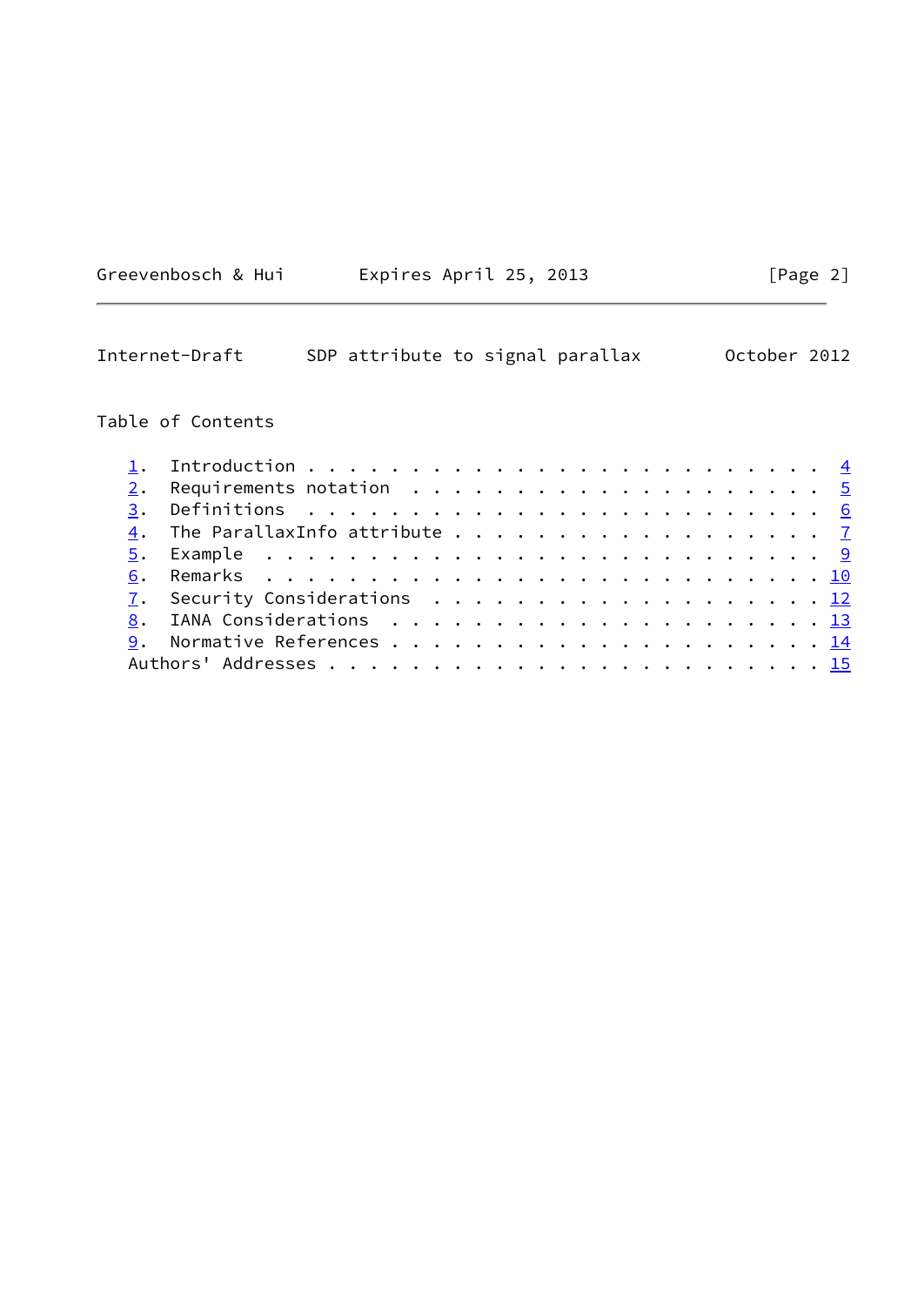Greevenbosch & Hui Expires April 25, 2013 [Page 3]

<span id="page-3-1"></span>Internet-Draft SDP attribute to signal parallax October 2012

<span id="page-3-0"></span>[1](#page-3-0). Introduction

 To see a 3D scene, the human brain interprets two different views as perceived by the left and right eyes, and fuses these views into a single 3D perception. The depth of the object is perceived by interpreting the horizontal shift of that object between the views. This shift is called "parallax".

 In stereoscopic 3D multimedia applications, there are various ways to transmit media streams in 3D. One way is to transmit two different streams, one for the left eye and one for the right eye. These streams are then projected to the relevant eyes using the appropriate technology.

 When sending text streams in 3D, the solution mentioned above would imply sending the same text stream twice. Since the two streams would only differ in horizontal positioning, this introduces a lot of unnecessary overhead.

This document specifies a "ParallaxInfo" attribute in SDP [[RFC4566](https://datatracker.ietf.org/doc/pdf/rfc4566)], which is used to transfer the parallax information. It eliminates the need to send two different streams separately, as they can be calculated from a single stream and the "ParallaxInfo" attribute value.

 The attribute transfers this information as two parameters: one indicating which view (left/right/centre) is carried by the stream, and another to signal the parallax between the objects.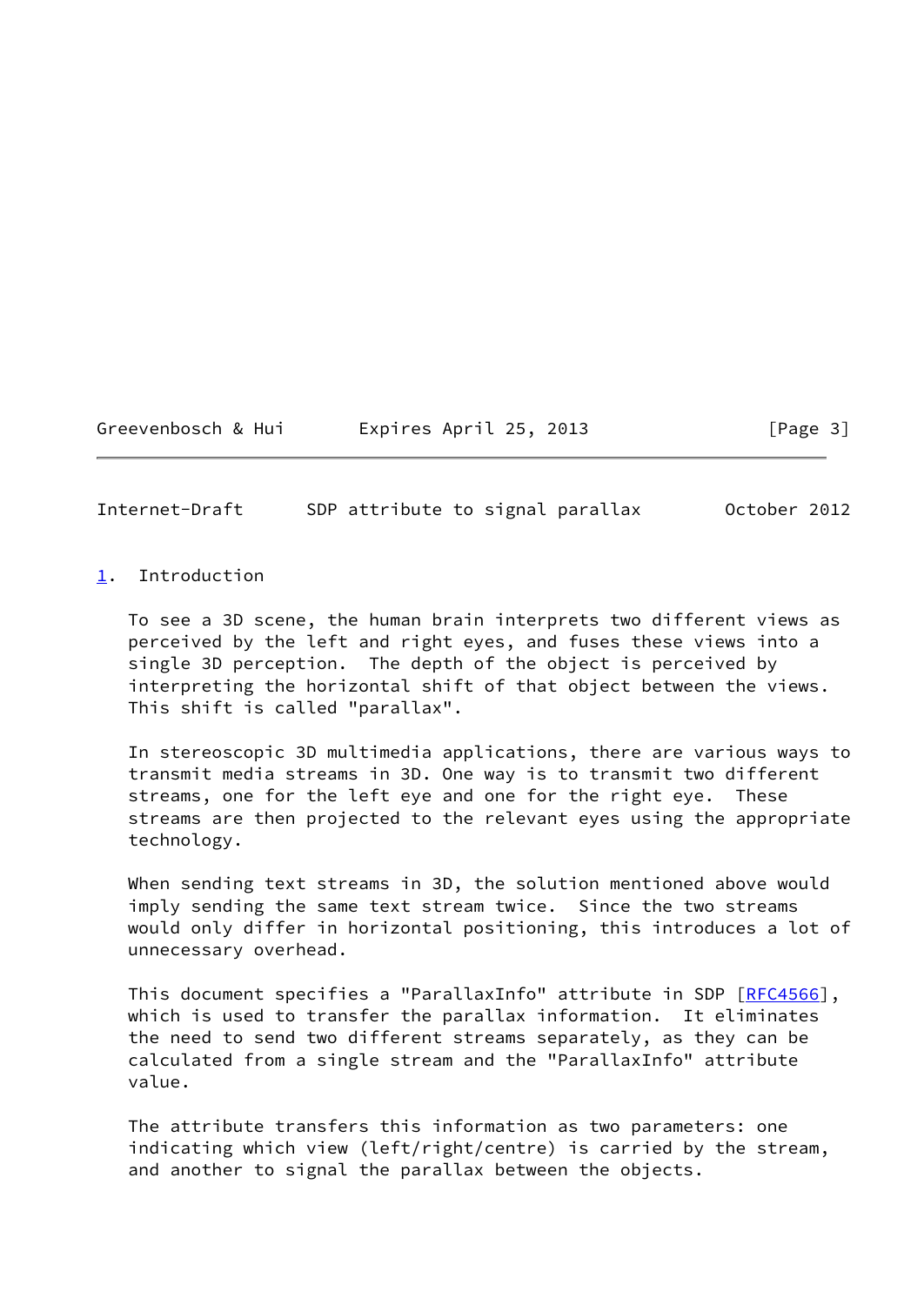The attribute is not restricted for signalling the parallax of text streams, but it can also be used to place other 2D objects in the 3D space. Examples include a channel logo, an electronic programme guide and on-screen display of an audio volume indicator.

Greevenbosch & Hui Fxpires April 25, 2013 [Page 4]

<span id="page-4-1"></span>Internet-Draft SDP attribute to signal parallax October 2012

<span id="page-4-0"></span>[2](#page-4-0). Requirements notation

 The key words "MUST", "MUST NOT", "REQUIRED", "SHALL", "SHALL NOT", "SHOULD", "SHOULD NOT", "RECOMMENDED", "MAY", and "OPTIONAL" in this document are to be interpreted as described in [\[RFC2119](https://datatracker.ietf.org/doc/pdf/rfc2119)].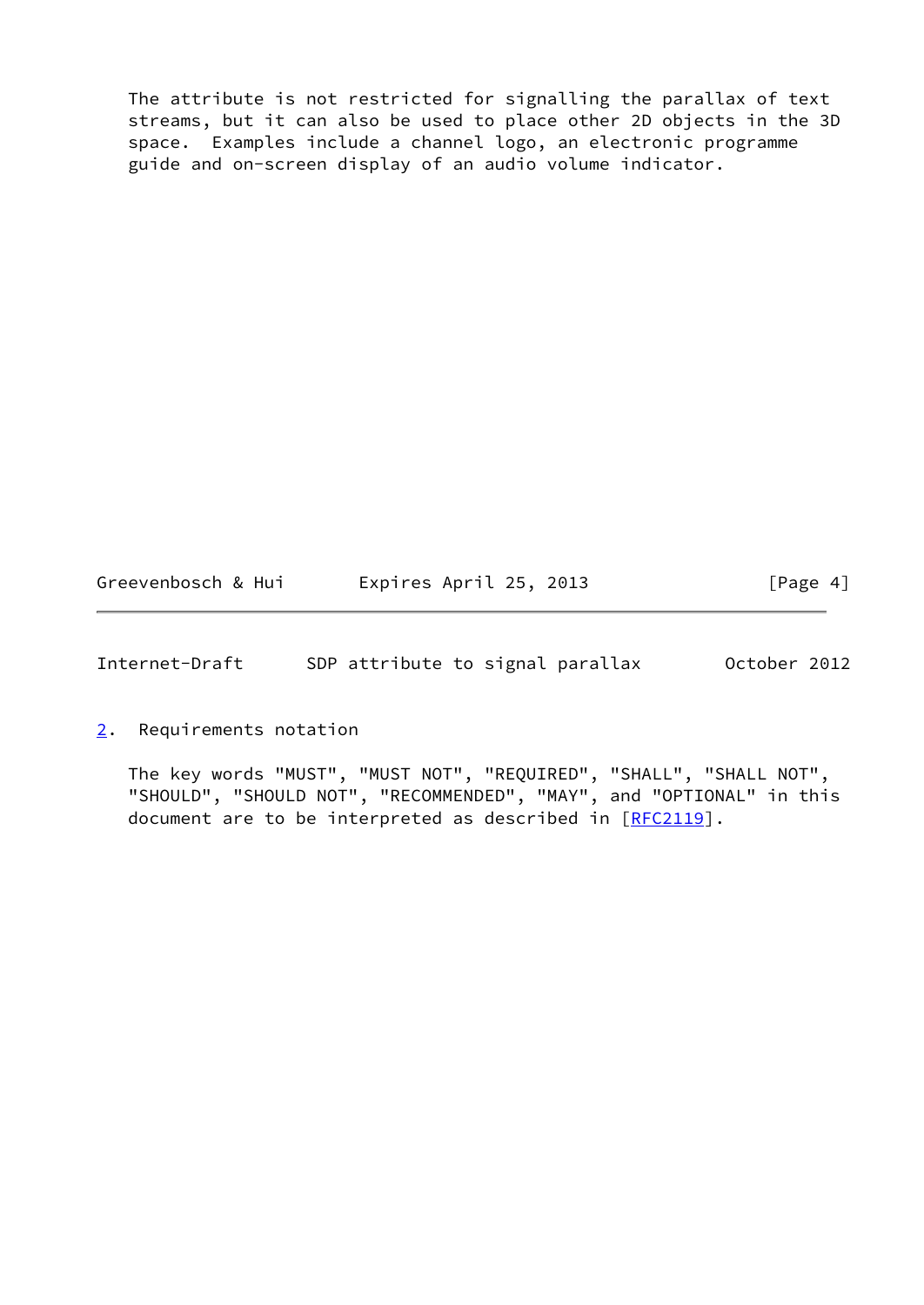<span id="page-5-1"></span>

| Greevenbosch & Hui | Expires April 25, 2013 | [Page 5] |
|--------------------|------------------------|----------|
|--------------------|------------------------|----------|

## <span id="page-5-0"></span>[3](#page-5-0). Definitions

L-view

 A visual entity that is to be projected to the left eye. In the case of video, the L-view is a video frame designated for the left eye. In the case of text, the L-view is the text positioned for viewing by the left eye.

#### L-stream

A sequence of L-views, which is streamed to the device.

## R-view

 A visual entity that is to be projected to the right eye. In the case of video, the R-view is a video frame designated for the right eye. In the case of text, the R-view is the text positioned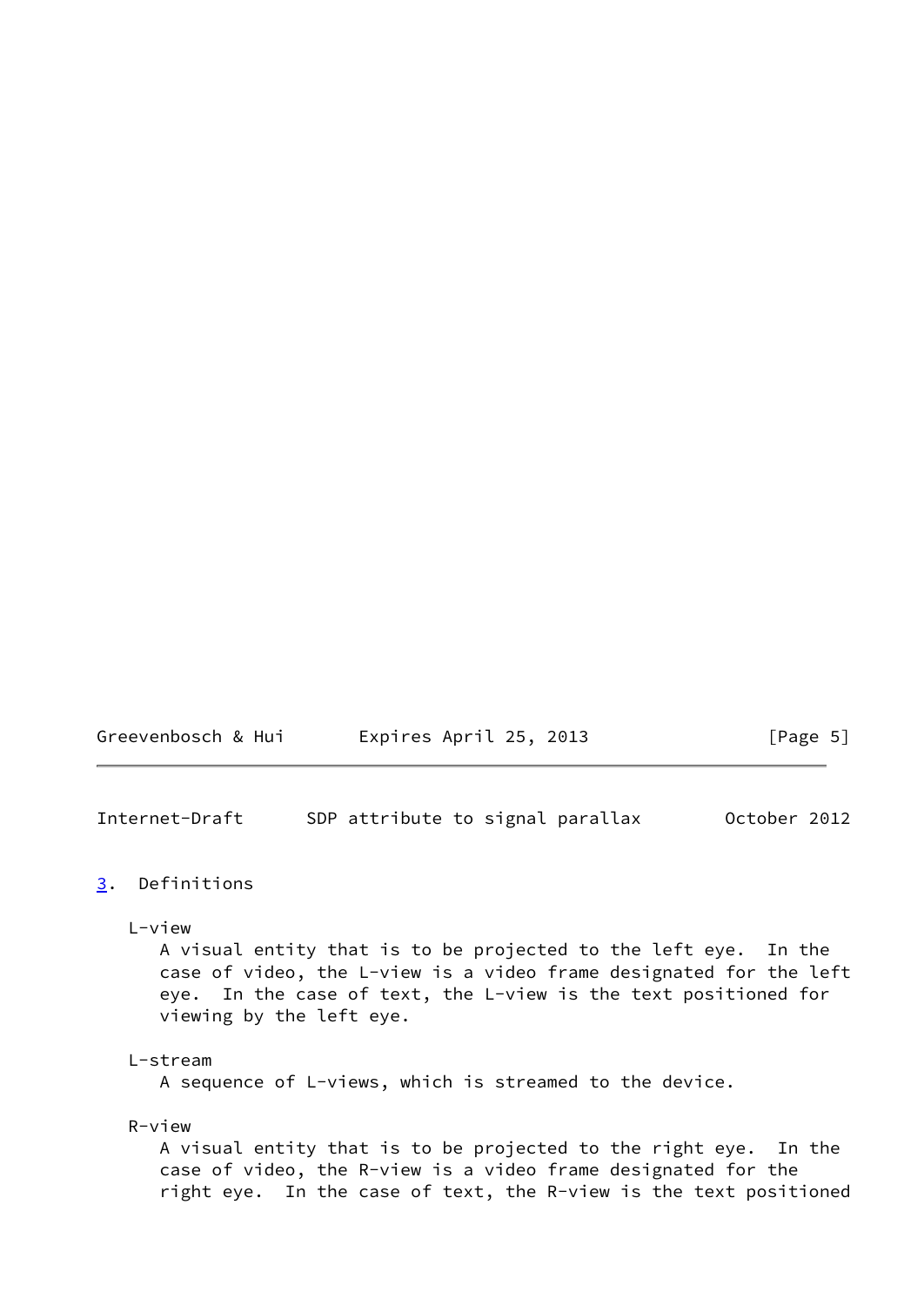for viewing by the right eye.

 R-stream A sequence of R-views, which is streamed to the device. C-view The centre view: a visual entity as seen from a viewpoint between the left and right eyes. The C-view can be used to calculate the L- and R-views. C-stream A sequence of C-views, which is streamed to the device. stereoscopic device A device that is able to produce and display different images for the left and right eyes, such that the viewer can experience a 3D view. 2D device A device that is not able to produce and display different images for the left and right eyes. 2D media stream A sequence of two dimensional visual entities (such as text or 2D graphics), which is streamed to the device.

Greevenbosch & Hui Expires April 25, 2013 [Page 6]

<span id="page-6-1"></span>Internet-Draft SDP attribute to signal parallax October 2012

## <span id="page-6-0"></span>[4](#page-6-0). The ParallaxInfo attribute

 The SDP attribute "ParallaxInfo" is used to transmit the depth positioning of 2D media data, such as a text stream, in the 3D space.

The attribute has the following syntax:

a=ParallaxInfo:<transmitted position> <parallax>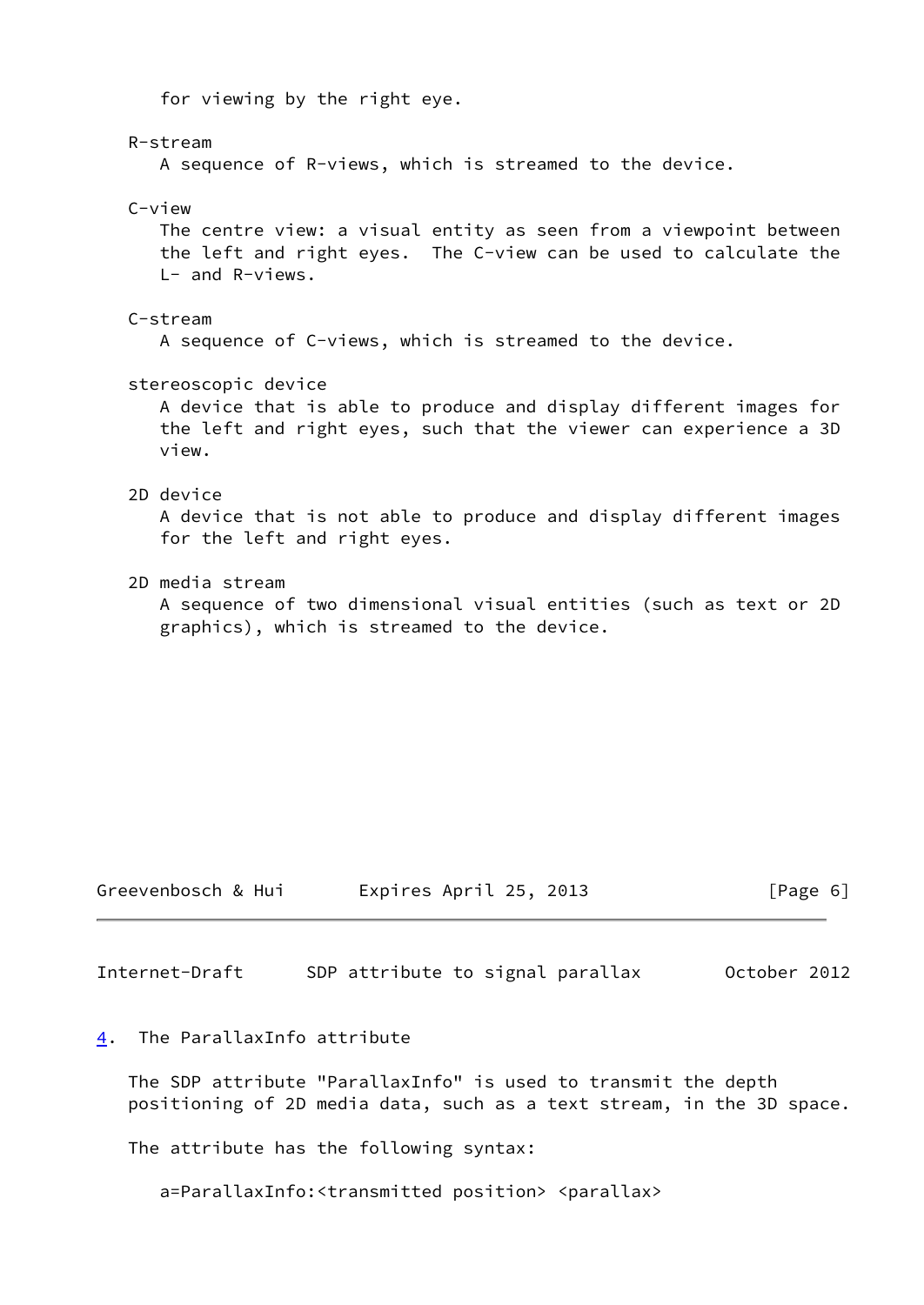The <transmitted position> indicates whether the L-, C- or R-stream is transmitted, whereas <parallax> indicates the parallax (i.e. shift) between corresponding L- and R-views in pixels, normalised to a screen width of 11520 pixels. To convert the value of <parallax> to match the display video screen width W, it has to be divided by a factor F=11520/W.

The <transmitted position> can have the following values:

- "L" indicates that the transmitted stream is the L-stream. A stereoscopic device MUST calculate the corresponding R-views by shifting the L-views <parallax>/F pixels towards the right.
- "C" indicates that the transmitted stream is the C-stream. A stereoscopic device MUST calculate the corresponding L-views by shifting the C-views <parallax>/(2\*F) pixels towards the left, and the R-views by shifting the C-views <parallax>/(2\*F) pixels towards the right. <parallax> SHOULD be even. If it is odd, the divided value MUST be rounded off towards zero.
- "R" indicates that the transmitted stream is the R-stream. A stereoscopic device MUST calculate the corresponding L-views by shifting the R-views <parallax>/F pixels towards the left.

 <parallax> MAY be negative. In this case, the shift direction is reversed.

 The "ParallaxInfo" attribute can be a session-level attribute or a media-level attribute. As a session-level attribute, it specifies the default parallax value which can be applied to all the 2D media streams in the session being described. As a media-level attribute, it specifies the parallax value which can be applied to the associated 2D media stream, overriding any session-level parallax value specified.

 The stereoscopic device MAY use the session-level attribute value for on-screen display, for example an audio volume indicaton, channel indication or electronic programme guide.

Greevenbosch & Hui Fxpires April 25, 2013 [Page 7]

Internet-Draft SDP attribute to signal parallax October 2012

Notice that a 2D device that does not support the "ParallaxInfo"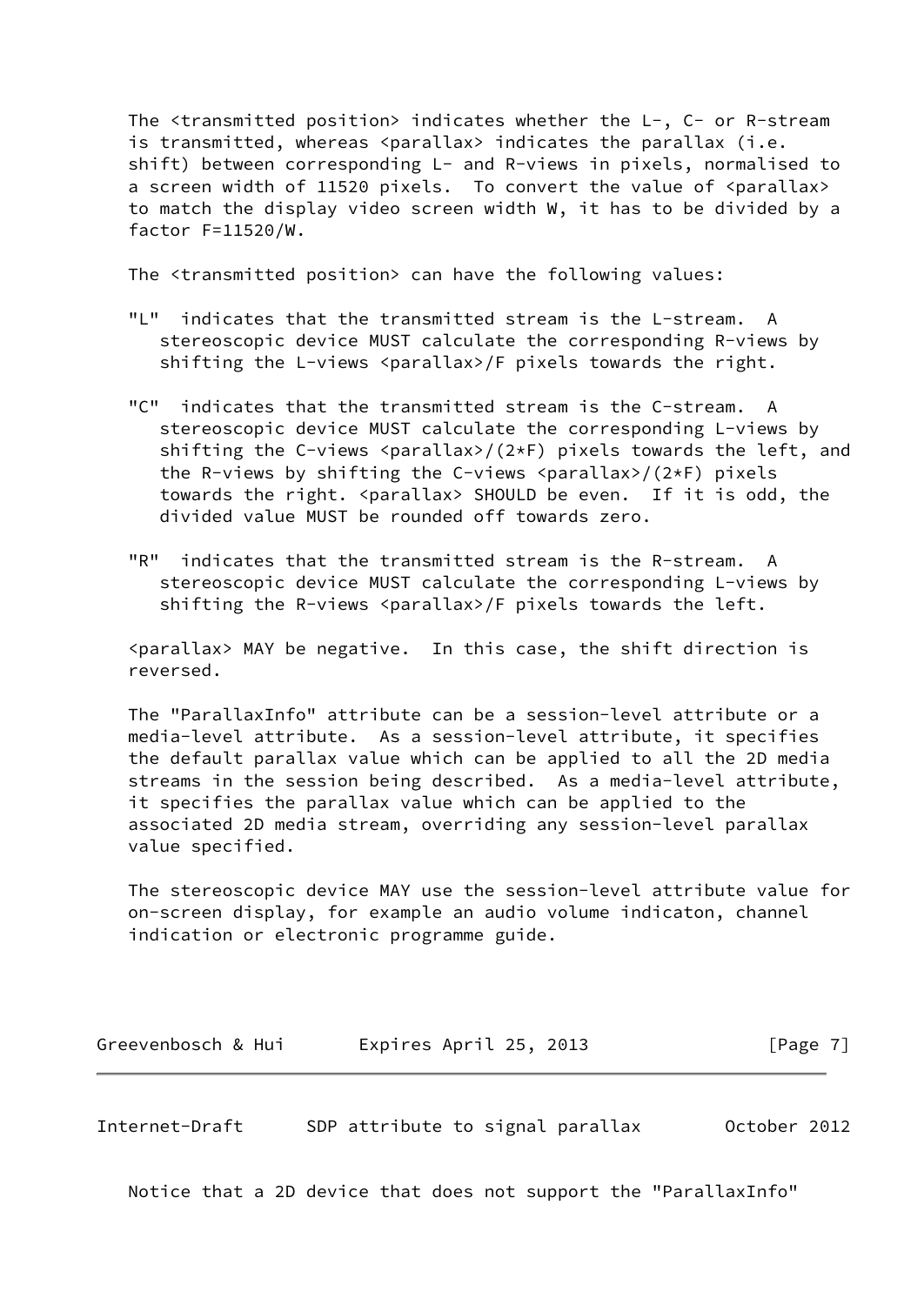attribute will ignore it, and therefore display the 2D media data on the position as transmitted.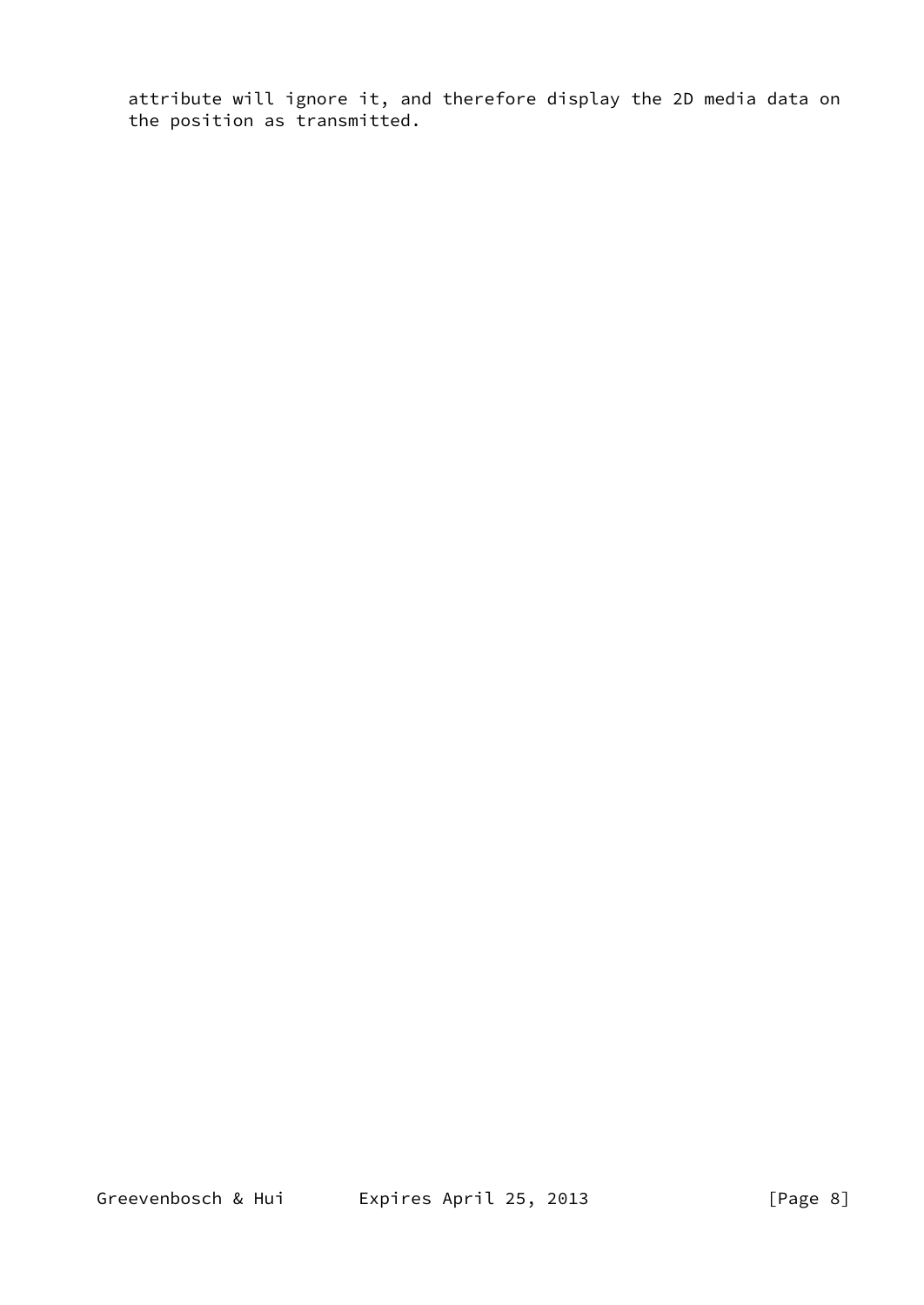## <span id="page-9-1"></span><span id="page-9-0"></span>[5](#page-9-0). Example

 The following is an example of an SDP description of a session with an audio stream, a video stream and a 3GPP timed text stream (see [\[3gpp-tt](#page-15-1)]), streamed using RTP as per [[RFC4396](https://datatracker.ietf.org/doc/pdf/rfc4396)]. If the display resolution is 1280x720, the parallax is scaled down with a factor F=11952/1280=9. The transmitted text stream is the L-stream, and with the example display resolution each R-view is 144/9=16 pixels on the left of the L-view. This corresponds to the virtual positioning of the text in front of the screen.

 $v = \Omega$  o=Alice 2890844526 2890842807 IN IP4 131.163.72.4 s=The technology of 3D-TV c=IN IP4 131.164.74.2  $t=0$   $\theta$  a=ParallaxInfo:L -180 m=video 49170 RTP/AVP 99 a=rtpmap:99 H264/90000 m=video 52888 RTP/AVP 97 a=rtpmap:97 3gpp-tt/1000 a=ParallaxInfo:L -144 m=audio 52890 RTP/AVP 10 a=rtpmap:10 L16/16000/2

 Notice that the default value "-180" is overridden by the value "-144" for the text stream. However the "-180" value is still signalled for on-screen display of e.g. volume control and other 2D graphics.

 In case each R-view is 24 pixels (216 pixels in the reference resolution) on the right of the associated L-view, i.e. the virtual positioning of the text is behind the screen, then the three lines defined for 3gpp-tt can be replaced as follows:

 m=video 52888 RTP/AVP 97 a=rtpmap:97 3gpp-tt/1000 a=ParallaxInfo:L 216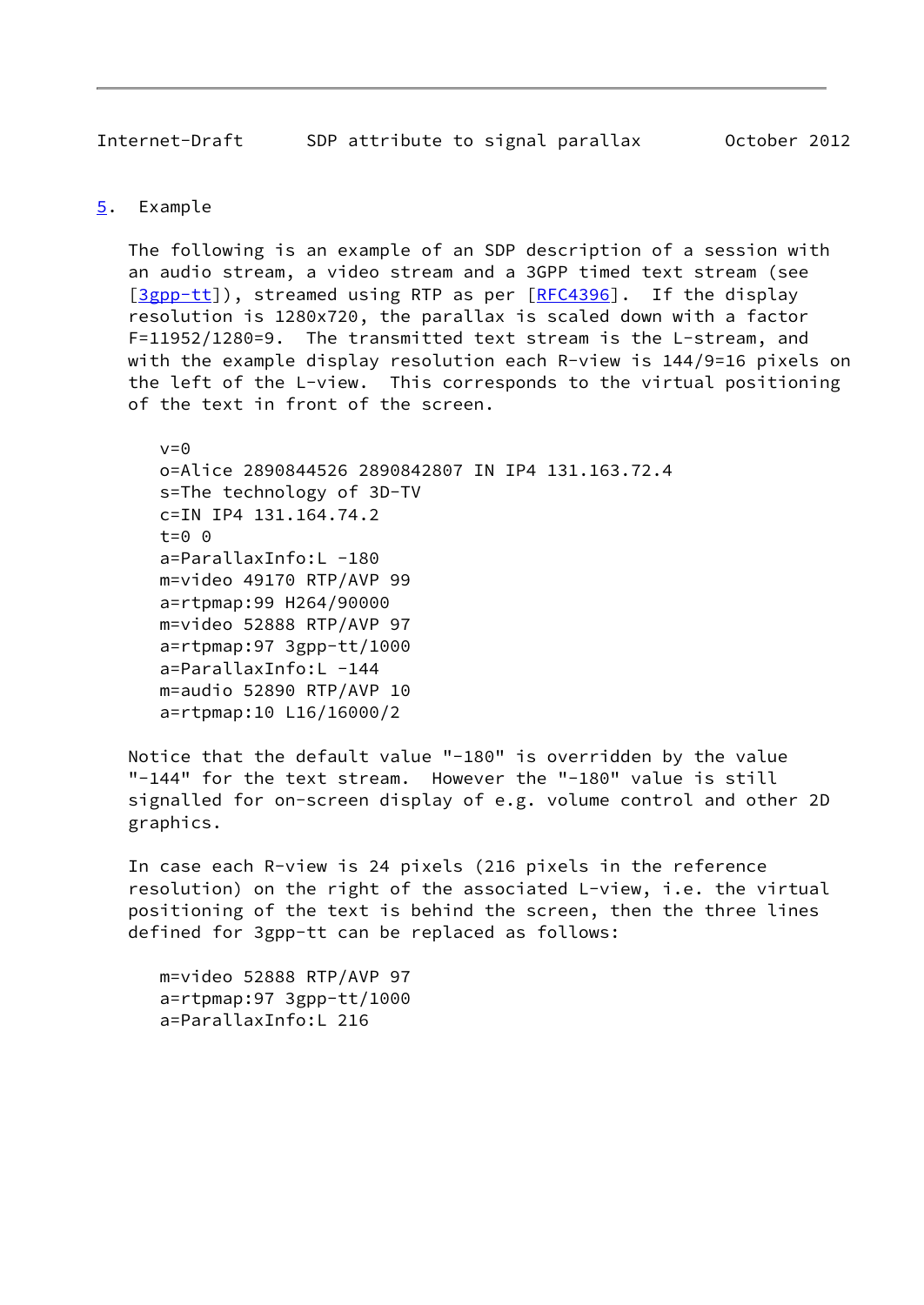#### <span id="page-10-1"></span><span id="page-10-0"></span>[6](#page-10-0). Remarks

 A positive parallax value indicates virtual positioning of the 2D media data behind the screen. This is the case when the objects in the L-view are on the left of the same objects in the R-view. Similarly, a negative parallax value indicates that the objects in the R-view are on the left of the same objects in the L-view, and corresponds to virtual positioning in front of the screen.

 Since the "ParallaxInfo" attribute indicates a shift of the transmitted stream, it might happen that the L- or R-view trespasses the bounderies of the display. In this case, clipping is necessary, as illustrated by Figure 1.

 Similarly, there are areas which are covered by the L-view but not by the R-view and vice versa. These areas need to be filled in a sensible way. Since the "ParallaxInfo" attribute is designed for objects that overlay other video data (e.g. subtitles), it is trivial to fill in uncovered areas by using the underlying video data. However, if there is no underlying video data, other mechanisms to fill in the uncovered areas need to be defined. Definition of these mechanisms are out of scope of this document.

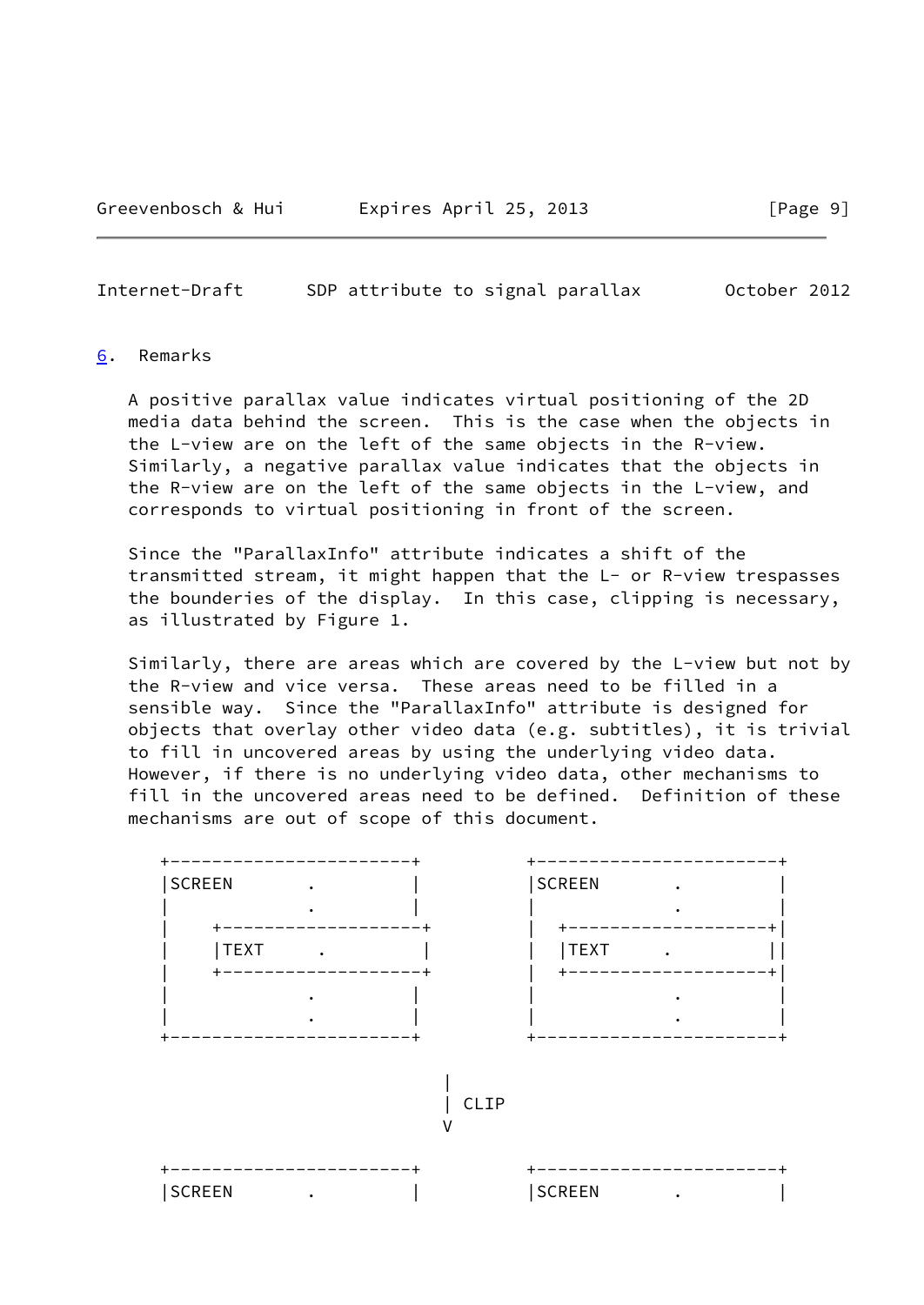



| Greevenbosch & Hui | Expires April 25, 2013 | [Page 10] |
|--------------------|------------------------|-----------|
|                    |                        |           |

 The normalisation of the parallax towards a reference screen width of 11520 pixels was chosen to ensure correct display of the same stream on different video display resolutions. This is especially useful when the underlying video is coded with a scalable video codec, which does not have a fixed video resolution.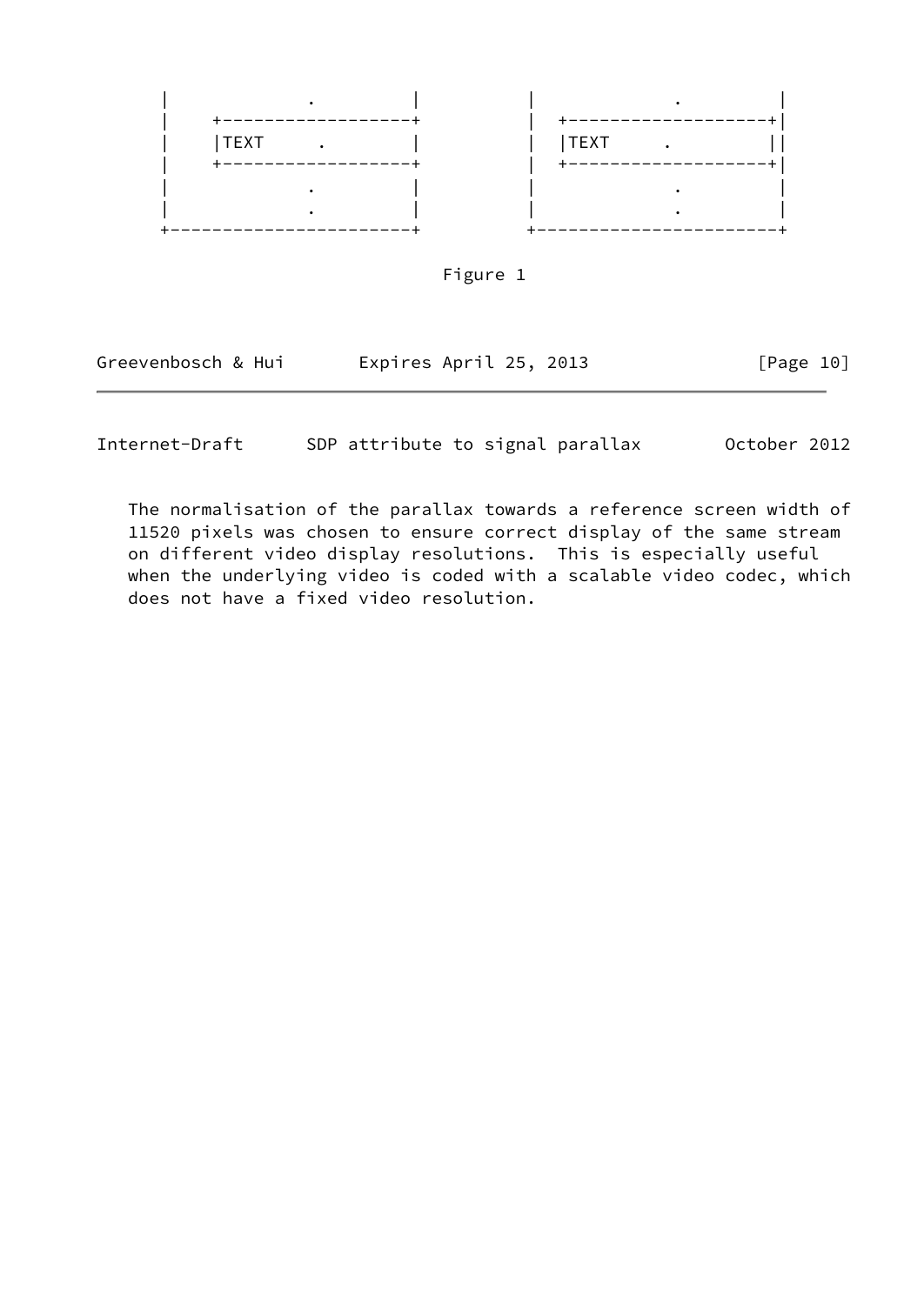<span id="page-12-1"></span>

| Greevenbosch & Hui | Expires April 25, 2013 | [Page 11] |
|--------------------|------------------------|-----------|
|--------------------|------------------------|-----------|

<span id="page-12-0"></span>[7](#page-12-0). Security Considerations

 The authors foresee no security issues in addition to those already listed in [[RFC4566](https://datatracker.ietf.org/doc/pdf/rfc4566)].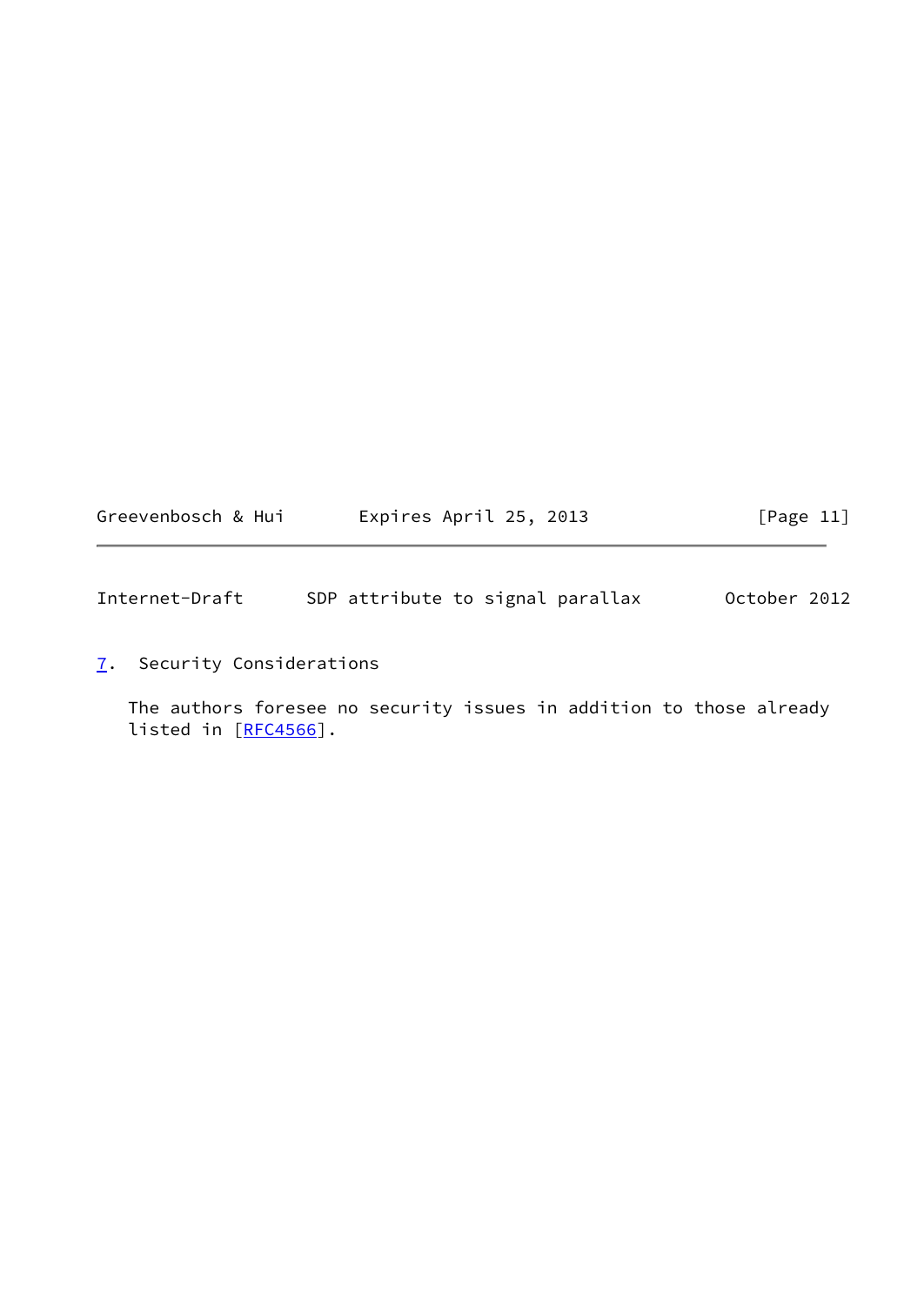Greevenbosch & Hui Fxpires April 25, 2013 [Page 12]

<span id="page-13-1"></span>Internet-Draft SDP attribute to signal parallax October 2012

<span id="page-13-0"></span>[8](#page-13-0). IANA Considerations

Following the guidelines in  $[REC4566]$ , the SDP attribute has to be registered at IANA:

- o Contact name/email: authors of this RFC
- o Attribute name: ParallaxInfo
- o Long-form attribute name: Parallax info for the depth positioning of 2D media data in the 3D space
- o Type of attribute: session level and media level
- o Subject to charset: no

 This attribute is used to signal how 2D media data is to be displayed in the 3D space. It indicates the shift of the respective left and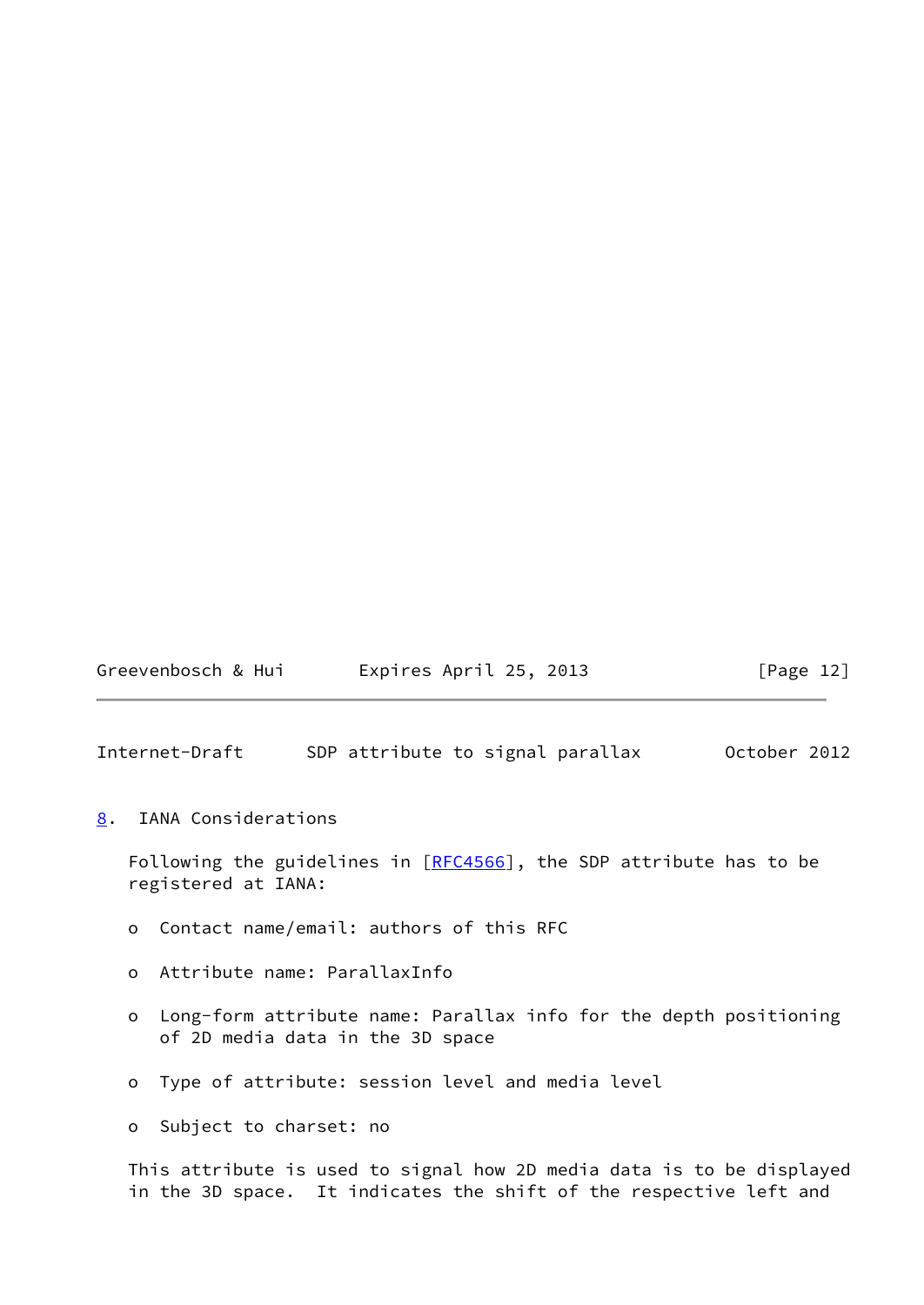right views.

The attribute has the following ABNF (see  $[RECA234]$ ) description:

| ParalaxInfo                             |           | = "a=ParallaxInfo:" TransmittedPosition Parallax |  |
|-----------------------------------------|-----------|--------------------------------------------------|--|
| $TransmittedPosition = "C" / "L" / "R"$ |           |                                                  |  |
| Parallax                                | = num-val |                                                  |  |

 The attribute transfers this information as two parameters: "TransmittedPosition" indicates which view of the 2D media data (left "L", right "R" or centre "C") is carried by the stream, and "Parallax" signals the parallax (in pixels) of objects in the 2D media stream.

| Greevenbosch & Hui | Expires April 25, 2013 |  |  |  | [Page 13] |  |
|--------------------|------------------------|--|--|--|-----------|--|
|--------------------|------------------------|--|--|--|-----------|--|

<span id="page-14-1"></span>Internet-Draft SDP attribute to signal parallax October 2012

<span id="page-14-0"></span>[9](#page-14-0). Normative References

- [RFC2119] Bradner, S., "Key words for use in RFCs to Indicate Requirement Levels", [BCP 14](https://datatracker.ietf.org/doc/pdf/bcp14), [RFC 2119](https://datatracker.ietf.org/doc/pdf/rfc2119), March 1997.
- [RFC4234] Crocker, D., Ed. and P. Overell, "Augmented BNF for Syntax Specifications: ABNF", [RFC 4234](https://datatracker.ietf.org/doc/pdf/rfc4234), October 2005.
- [RFC4396] Rey, J. and Y. Matsui, "RTP Payload Format for 3rd Generation Partnership Project (3GPP) Timed Text", [RFC 4396,](https://datatracker.ietf.org/doc/pdf/rfc4396) February 2006.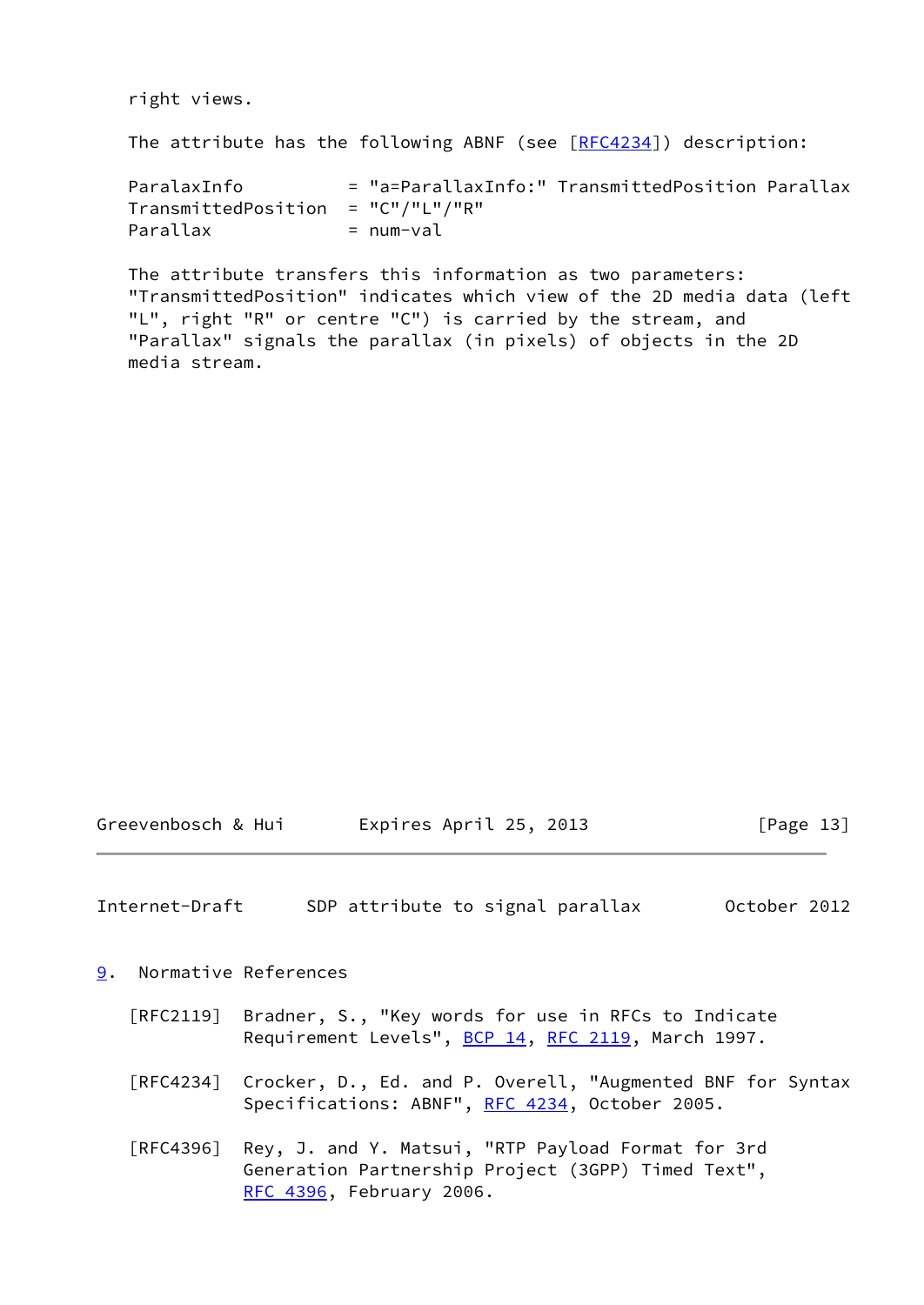- [RFC4566] Handley, M., Jacobson, V., and C. Perkins, "SDP: Session Description Protocol", [RFC 4566](https://datatracker.ietf.org/doc/pdf/rfc4566), July 2006.
- <span id="page-15-1"></span> [3gpp-tt] 3GPP, "Transparent end-to-end packet switched streaming service (PSS); Protocols and codecs (Release 5)", TS 26.234 v5.3.0, December 2002.

<span id="page-15-0"></span>

| Greevenbosch & Hui | Expires April 25, 2013 | [Page 14] |
|--------------------|------------------------|-----------|
|                    |                        |           |

Authors' Addresses

 Bert Greevenbosch Huawei Technologies Co., Ltd.